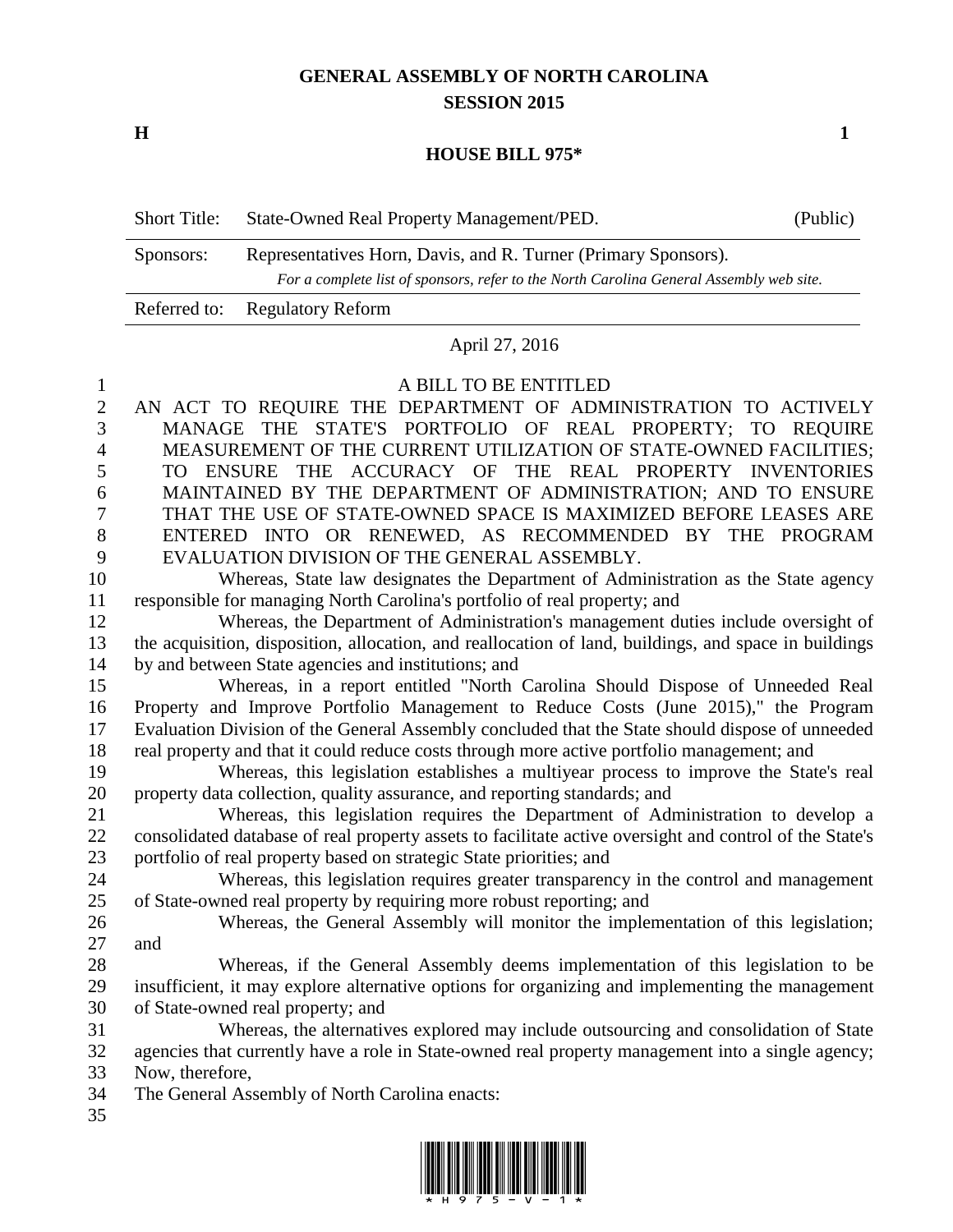|                |            | <b>General Assembly Of North Carolina</b>                                                                                          | <b>Session 2015</b> |
|----------------|------------|------------------------------------------------------------------------------------------------------------------------------------|---------------------|
| 1              |            | PART I. REQUIRE THE DEPARTMENT OF ADMINISTRATION TO ACTIVELY                                                                       |                     |
| $\mathbf{2}$   |            | <b>MANAGE THE STATE'S PORTFOLIO OF REAL PROPERTY</b>                                                                               |                     |
| 3              |            | <b>SECTION 1.(a)</b> Article 36 of Chapter 143 of the General Statutes is amended by                                               |                     |
| $\overline{4}$ |            | adding the following new sections to read:                                                                                         |                     |
| $\sqrt{5}$     |            | "§ 143-341.2. Proactive management of State-owned and State-leased real property                                                   |                     |
| 6              | portfolio. |                                                                                                                                    |                     |
| $\tau$         | (a)        | <u>Duties of the Department of Administration. – The Department of Administration shall</u>                                        |                     |
| 8              |            | have the following powers and duties:                                                                                              |                     |
| 9              | (1)        | Development of comprehensive State facilities plan. - No later than December                                                       |                     |
| 10             |            | 1, 2018, and every five years thereafter, the Department of Administration shall                                                   |                     |
| 11             |            | develop and implement a plan to comprehensively manage, acquire, and                                                               |                     |
| 12             |            | dispose of the facilities and spaces required to fully support State government                                                    |                     |
| 13             |            | operations. The plan shall do all of the following:                                                                                |                     |
| 14             |            | Identify the type, quantity, and location of facilities and spaces required<br><u>a.</u>                                           |                     |
| 15             |            | to fully support State government operations.                                                                                      |                     |
| 16             |            | Include an in-depth analysis of existing State-owned facilities' locations,<br><u>b.</u>                                           |                     |
| 17             |            | capability, utilization, and condition.                                                                                            |                     |
| 18             |            | Establish strategic priorities and objectives that allow the Department of<br>$\underline{c}$ .                                    |                     |
| 19             |            | Administration to manage the performance of the State's portfolio of                                                               |                     |
| 20             |            | real property in a way that maximizes the utilization of State-owned                                                               |                     |
| 21<br>22       |            | facilities and minimizes operating and maintenance costs.<br>Take into consideration the information provided to the Department in |                     |
| 23             |            | <u>d.</u><br>five-year real property management plans submitted by State agencies                                                  |                     |
| 24             |            | pursuant to subdivision $(b)(4)$ of this section.                                                                                  |                     |
| 25             |            | Provide a mechanism for allocating available facilities or space to State<br><u>e.</u>                                             |                     |
| 26             |            | agencies that need it in a manner that reduces the need to acquire new                                                             |                     |
| 27             |            | space through purchase, lease, or other means.                                                                                     |                     |
| 28             | (2)        | Development of performance management system. - The Department of                                                                  |                     |
| 29             |            | Administration shall establish a performance management system to measure                                                          |                     |
| 30             |            | the State's achievement of the priorities and objectives set forth in plans                                                        |                     |
| 31             |            | developed pursuant to subdivision (1) of this section. The system shall set                                                        |                     |
| 32             |            | measurable goals and deadlines and shall be designed to focus on optimization                                                      |                     |
| 33             |            | and efficiency of the State's portfolio of real property. The system shall be used                                                 |                     |
| 34             |            | to report the information required by sub-sub-subdivision $(7)c.1$ . of this section.                                              |                     |
| 35             | (3)        | Development of utilization measures. – No later than December 1, 2016, the                                                         |                     |
| 36             |            | Department of Administration shall develop and distribute to State agencies                                                        |                     |
| 37             |            | procedures to be used to measure the utilization of State-owned and                                                                |                     |
| 38             |            | State-leased real property. The procedures developed pursuant to this                                                              |                     |
| 39             |            | subdivision shall be all of the following:                                                                                         |                     |
| 40             |            | Based on the percentage of usable square feet in a facility that is used<br><u>a.</u>                                              |                     |
| 41<br>42       |            | for State agency functions or for storage, or on other trade industry<br>standards of utilization measurement.                     |                     |
| 43             |            | Adjusted as appropriate for each facility type.                                                                                    |                     |
|                |            | <u>b.</u><br>Designed to yield an easily understandable index or ratio of facility<br>$\underline{c}$ .                            |                     |
| 44<br>45       |            | utilization.                                                                                                                       |                     |
| 46             |            | Developed in consultation with State agencies.<br>d.                                                                               |                     |
| 47             | (4)        | Development and enforcement of space planning standards. - No later than                                                           |                     |
| 48             |            | December 1, 2016, the Department of Administration shall develop and                                                               |                     |
| 49             |            | distribute to State agencies space planning standards to be used to determine                                                      |                     |
| 50             |            | workspace size and to govern the use of shared space. The standards developed                                                      |                     |
| 51             |            | pursuant to this subdivision shall be based on the Federal GSA's Office of Real                                                    |                     |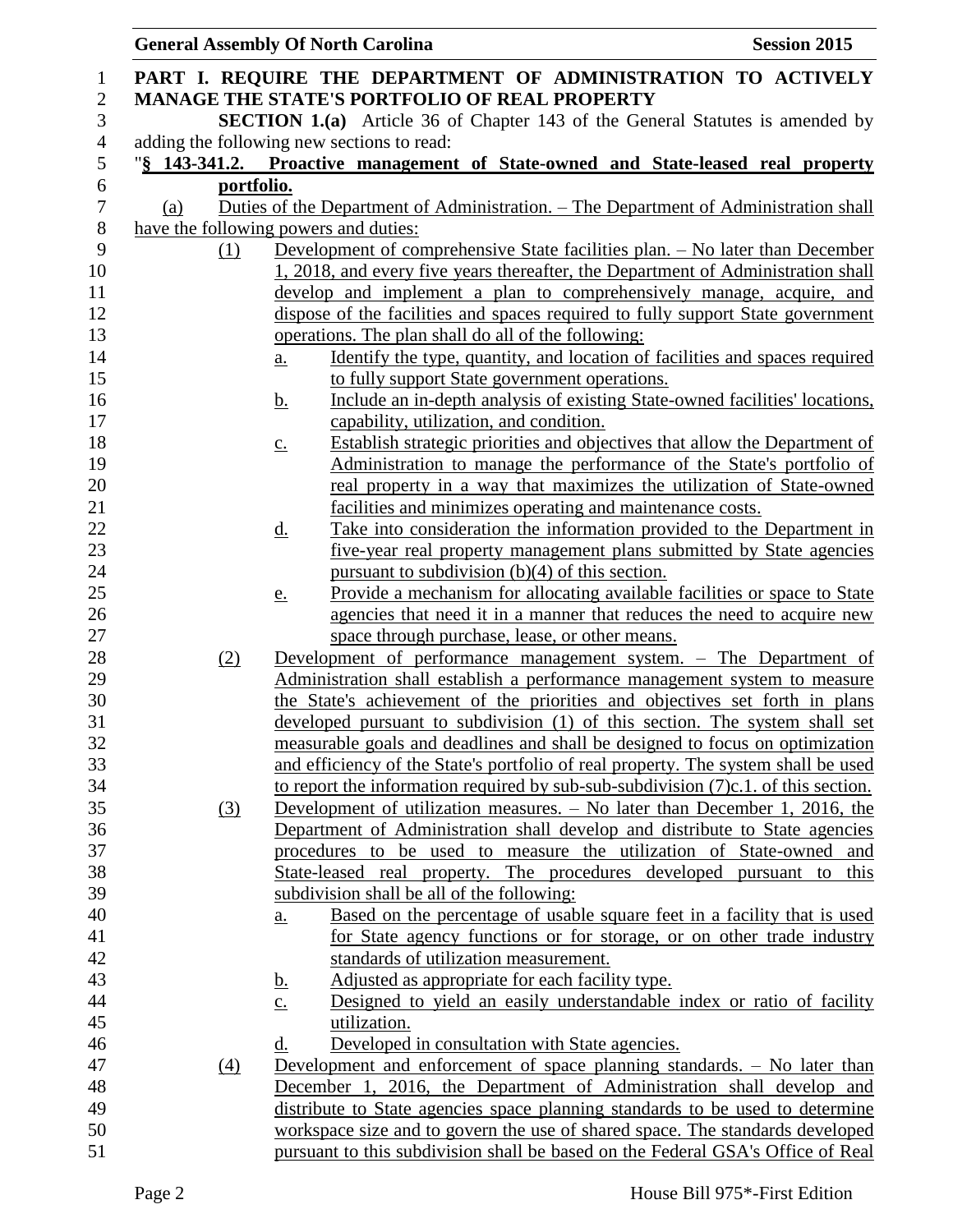|     | <b>General Assembly Of North Carolina</b>                                                 | <b>Session 2015</b> |
|-----|-------------------------------------------------------------------------------------------|---------------------|
|     | Property Management Performance Measurement Division Workspace                            |                     |
|     | Utilization and Allocation Benchmark report. The Department shall annually                |                     |
|     | perform audits of a portion of State agencies to determine each agency's                  |                     |
|     | adherence to the space planning standards developed pursuant to this                      |                     |
|     | subdivision and shall send formal letters of admonishment to any agency that              |                     |
|     |                                                                                           |                     |
|     | fails to justify, in the sole discretion of the Department, any deviation from            |                     |
|     | those standards.                                                                          |                     |
| (5) | Updating of real property inventories. – The Department of Administration                 |                     |
|     | shall do all of the following to ensure that the information contained in the             |                     |
|     | inventories maintained pursuant to G.S. 143-341(4) is kept current:                       |                     |
|     | Immediately incorporate information received from State agencies<br><u>a.</u>             |                     |
|     | pursuant to subdivision $(b)(1)$ of this section into the inventories.                    |                     |
|     | Immediately notify State agencies when the incorporation of<br><u>b.</u>                  |                     |
|     | information into the inventories required by sub-subdivision a. of this                   |                     |
|     | subdivision is complete.                                                                  |                     |
| (6) | Development of surplus property identification and disposal system. – The                 |                     |
|     | Department of Administration shall establish a surplus real property disposal             |                     |
|     | system that limits the duration that unneeded property is retained by the State.          |                     |
|     | As part of the system, the Department shall adopt rules defining surplus                  |                     |
|     | State-owned real property and establishing a system for continuously                      |                     |
|     | identifying and disposing of that property, subject to the approvals required by          |                     |
|     | Chapter 146 of the General Statutes, which shall take into consideration all of           |                     |
|     | the following:                                                                            |                     |
|     | The value each facility or parcel of land brings to the performance of the<br>a.          |                     |
|     | mission of the State or State agency and the fulfillment of its goals and                 |                     |
|     | objectives.                                                                               |                     |
|     | A general measure of the facility's condition calculated as a ratio of<br><u>b.</u>       |                     |
|     | repair needs to replacement value.                                                        |                     |
|     | The degree to which the property is utilized, measured in accordance<br>$\underline{c}$ . |                     |
|     | with the procedures developed pursuant to subdivision (3) of this                         |                     |
|     | subsection.                                                                               |                     |
|     | The extent to which the property meets the purpose for which it was<br><u>d.</u>          |                     |
|     | intended.                                                                                 |                     |
|     | The extent to which the State or State agency is likely to need to<br><u>e.</u>           |                     |
|     | continue to provide the service or function currently provided at the                     |                     |
|     | property.                                                                                 |                     |
|     | <u>f.</u><br>Consideration of the best and most cost-effective manner in which these      |                     |
|     | future needs can be met.                                                                  |                     |
| (7) | Reporting. - The Department of Administration shall make the following                    |                     |
|     | reports:                                                                                  |                     |
|     | No later than December 1, 2018, and every five years thereafter, the<br>$\underline{a}$ . |                     |
|     | Department shall report the following to the Joint Legislative                            |                     |
|     | Commission on Governmental Operations, to the Fiscal Research                             |                     |
|     | Division of the General Assembly, and to the Program Evaluation                           |                     |
|     | Division of the General Assembly:                                                         |                     |
|     | The plan developed pursuant to subdivision (1) of this<br><u>1.</u>                       |                     |
|     | subsection.                                                                               |                     |
|     | 2.<br>summary of the performance measurement procedures                                   |                     |
|     | developed pursuant to subdivision (2) of this subsection.                                 |                     |
|     | If any State agency fails to submit the information required by<br><u>b.</u>              |                     |
|     | subdivision $(b)(1)$ of this section, the Department shall report the failure             |                     |
|     |                                                                                           |                     |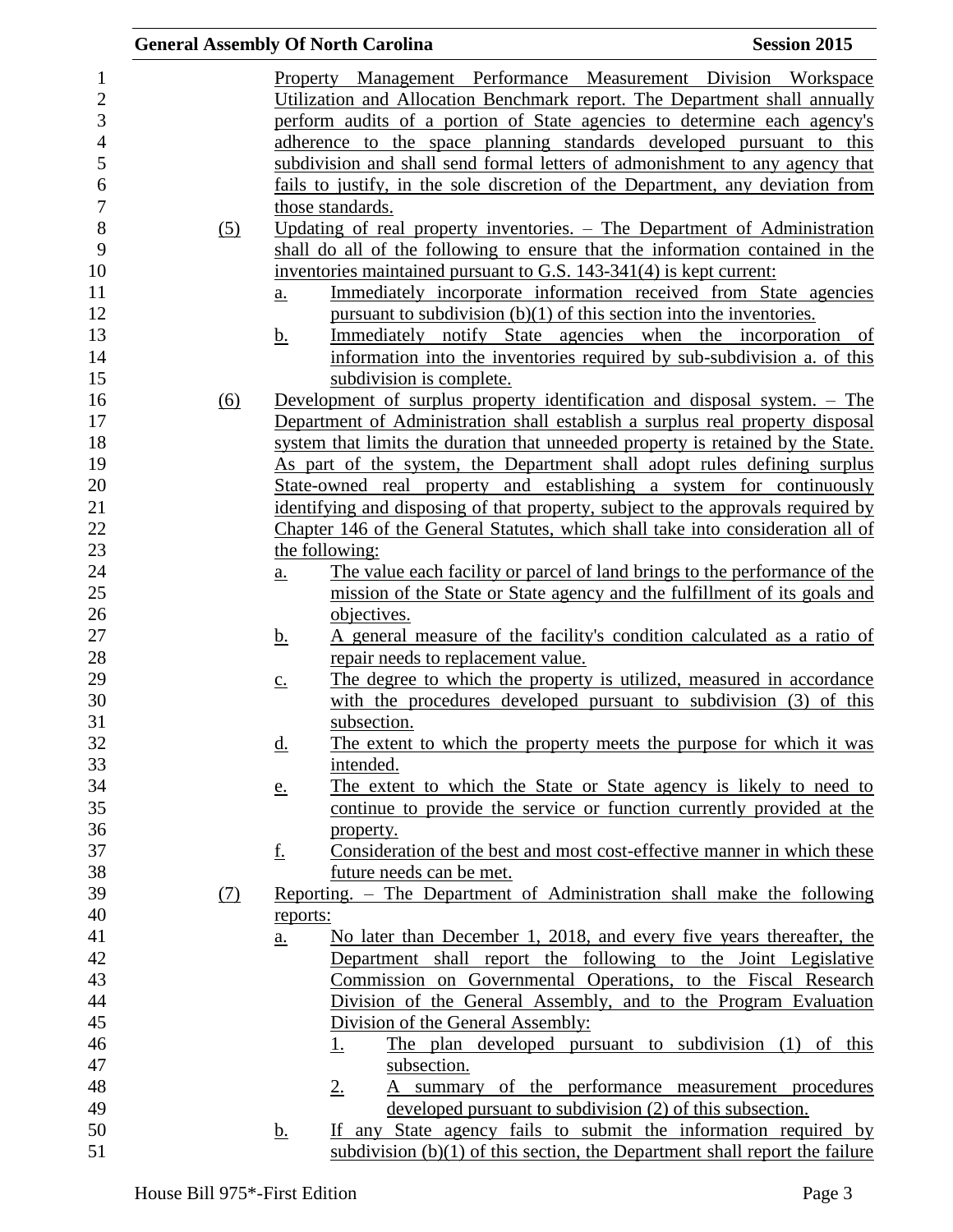|             |                   | <b>General Assembly Of North Carolina</b> |                                                                                                                             | <b>Session 2015</b>       |
|-------------|-------------------|-------------------------------------------|-----------------------------------------------------------------------------------------------------------------------------|---------------------------|
|             |                   |                                           | to the chairs of the Joint Legislative Commission on Governmental                                                           |                           |
|             |                   |                                           | Operations and to the chairs of the Joint Legislative Program Evaluation                                                    |                           |
|             |                   |                                           | Oversight Committee within 30 days.                                                                                         |                           |
|             | $\underline{c}$ . |                                           | No later than December 1, 2019, and each year thereafter, the                                                               |                           |
|             |                   |                                           | Department shall report to the Joint Legislative Commission on                                                              |                           |
|             |                   |                                           | Governmental Operations, to the Fiscal Research Division of the                                                             |                           |
|             |                   |                                           | General Assembly, and to the Program Evaluation Division of the                                                             |                           |
|             |                   |                                           | General Assembly on the State's portfolio of real property. This report                                                     |                           |
|             |                   |                                           | shall include at least the following information:                                                                           |                           |
|             |                   | <u>1.</u>                                 | The status of achieving the goals and objectives set forth in the                                                           |                           |
|             |                   |                                           | most recent plan developed pursuant to subdivision (1) of this                                                              |                           |
|             |                   | section.                                  |                                                                                                                             |                           |
|             |                   |                                           |                                                                                                                             |                           |
|             |                   | 2.                                        | Trends in the inventory of leased and owned buildings and real<br>property, including changes in value, square footage, and |                           |
|             |                   |                                           | operation and maintenance costs.                                                                                            |                           |
|             |                   |                                           |                                                                                                                             |                           |
|             |                   | <u>3.</u>                                 | Trends in the inventory of State-owned land, including changes                                                              |                           |
|             |                   |                                           | in acreage and value.                                                                                                       |                           |
|             |                   | <u>4.</u>                                 | Allocation of leased and owned space by facility type, by                                                                   |                           |
|             |                   |                                           | agency, and by county.                                                                                                      |                           |
|             |                   | <u>5.</u>                                 | Benchmarks for comparable private sector leases across the<br>regions of the State for both rural and urban locations, as   |                           |
|             |                   |                                           |                                                                                                                             |                           |
|             |                   | appropriate.                              |                                                                                                                             |                           |
|             |                   | <u>6.</u>                                 | An analysis of utilization targets and a list of owned and leased                                                           |                           |
|             |                   |                                           | real property identified as unused or underutilized.                                                                        |                           |
|             |                   | 7.                                        | A list of the following information for the period beginning after                                                          |                           |
|             |                   |                                           | submission of the most recent report pursuant to this                                                                       |                           |
|             |                   |                                           | sub-subdivision:                                                                                                            |                           |
|             |                   | <u>I.</u>                                 | State-owned properties identified                                                                                           | unused<br>as<br><b>or</b> |
|             |                   |                                           | underutilized.                                                                                                              |                           |
|             |                   | <u>Ш.</u>                                 | State-owned properties sold.                                                                                                |                           |
|             |                   | Ш.                                        | State-owned properties in the process of being disposed                                                                     |                           |
|             |                   |                                           | <u>of.</u>                                                                                                                  |                           |
|             |                   | IV.                                       | Properties reallocated between State agencies.                                                                              |                           |
| (b)         |                   |                                           | Duties of Other State Agencies. – Each State agency shall have the following powers                                         |                           |
| and duties: |                   |                                           |                                                                                                                             |                           |
| <u>(1)</u>  |                   |                                           | Collection and reporting of information on property use. $-$ No later than July 1,                                          |                           |
|             |                   |                                           | 2018, and each year thereafter, each State agency shall submit to the                                                       |                           |
|             |                   |                                           | Department of Administration all of the information described in                                                            |                           |
|             |                   |                                           | G.S. 143-341(4)b.1. through 15. for each building, facility, or space in any                                                |                           |
|             |                   |                                           | building or facility that the agency occupies. This shall be in addition to any                                             |                           |
|             |                   |                                           | reports required pursuant to G.S. 143-341(4)h.                                                                              |                           |
| (2)         |                   |                                           | Verification of information in real property inventories. - Within 60 days of                                               |                           |
|             |                   |                                           | receiving notice from the Department of Administration pursuant to                                                          |                           |
|             |                   |                                           | sub-subdivision $(a)(5)b$ . of this section, each State agency shall report to the                                          |                           |
|             |                   |                                           | Department one of the following, as applicable:                                                                             |                           |
|             | a.                |                                           | That the information submitted to the Department of Administration                                                          |                           |
|             |                   |                                           | pursuant to subdivision (1) of this subsection is accurately reflected in                                                   |                           |
|             |                   | the real property inventories.            |                                                                                                                             |                           |
|             | <u>b.</u>         |                                           | A list of discrepancies between the information submitted to the                                                            |                           |
|             |                   |                                           | Department of Administration pursuant to subdivision (1) of this                                                            |                           |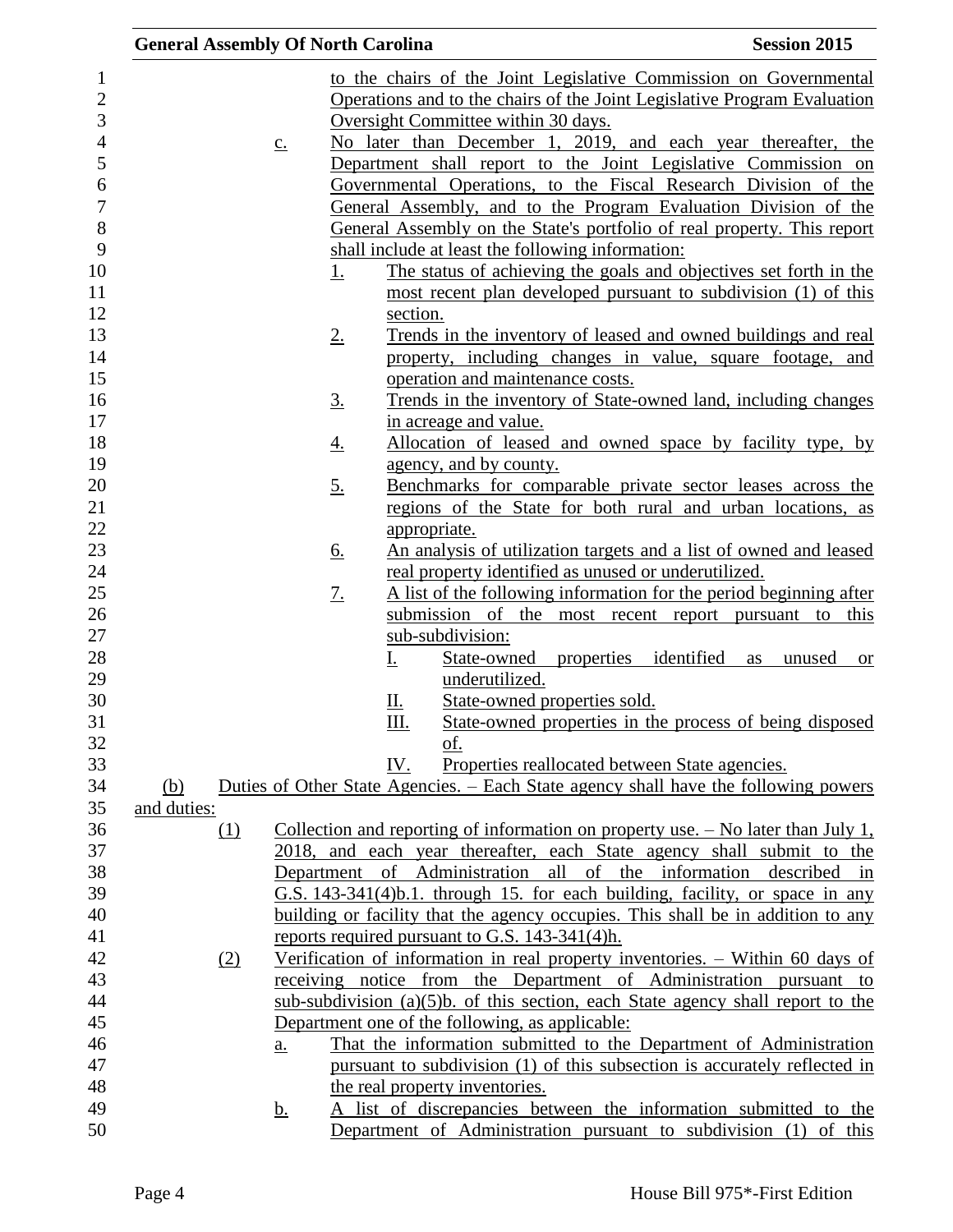|                  | <b>General Assembly Of North Carolina</b>                                                              | <b>Session 2015</b> |
|------------------|--------------------------------------------------------------------------------------------------------|---------------------|
|                  | subsection and the corresponding information in the real property                                      |                     |
|                  | inventories.                                                                                           |                     |
| $\left(3\right)$ | Auditor may audit submissions. – The State Auditor may audit submissions                               |                     |
|                  | made to the Department of Administration pursuant to subdivision (1) of this                           |                     |
|                  | subsection and may recover any costs incurred in preforming such an audit                              |                     |
|                  | from the State Land Fund, in accordance with G.S. 146-72.                                              |                     |
| $\left(4\right)$ | <u>Development of five-year property management plan. – No later than July 1,</u>                      |                     |
|                  | 2018, and every five years thereafter, each State agency shall develop a                               |                     |
|                  | five-year real property management plan and shall submit the plan to the                               |                     |
|                  | Department of Administration for review. Each plan shall do all of the                                 |                     |
|                  | <u>following:</u>                                                                                      |                     |
|                  | Identify the type, quantity, and location of facilities and spaces required<br>$\underline{a}$ .       |                     |
|                  | to fully support agency operations.                                                                    |                     |
|                  | Include an in-depth analysis of existing facilities' locations, capabilities,<br><u>b.</u>             |                     |
|                  | utilization, and condition.                                                                            |                     |
|                  | Establish agency-specific strategic priorities and objectives for each<br>$\underline{c}$ .            |                     |
|                  | asset under its control.                                                                               |                     |
| (c)              | Exception for Property Not Subject to Department of Administration Oversight. -                        |                     |
|                  | None of the requirements of this section shall apply to facilities that are not subject to the real    |                     |
|                  | property oversight of the Department of Administration under G.S. 143-341. A State agency that         |                     |
|                  | is entirely exempt from the real property oversight of the Department of Administration shall not      |                     |
|                  | be required to submit any information pursuant to subsection (b) of this section. A State agency       |                     |
|                  | that is partially exempt from the real property oversight of the Department of Administration shall    |                     |
|                  | submit information pursuant to subsection (b) of this section for those properties that are subject to |                     |
|                  | the real property oversight of the Department of Administration."                                      |                     |
|                  | <b>SECTION 1.(b)</b> No later than June 1, 2017, the Department of Administration shall                |                     |
|                  | report to the Joint Legislative Commission on Governmental Operations, to the Fiscal Research          |                     |
|                  | Division of the General Assembly, and to the Program Evaluation Division of the General                |                     |
|                  | Assembly a plan to analyze the utilization of all State-owned or State-leased facilities, other than   |                     |
|                  | those that are not subject to the real property oversight of the Department of Administration. The     |                     |
|                  | plan shall be consistent with G.S. 143-341.2, as enacted by subsection (a) of this section. Prior to   |                     |
|                  | the submission of this report, the Department shall report quarterly to the Joint Legislative          |                     |
|                  | Commission on Governmental Operations, to the Fiscal Research Division of the General                  |                     |
|                  | Assembly, and to the Program Evaluation Division on the status of the plan's development.              |                     |
|                  | <b>SECTION 1.(c)</b> No later than June 1, 2017, the Department of Administration shall                |                     |
|                  | perform an unannounced visit to a random facility owned by or allocated to each State agency that      |                     |
|                  | is subject in whole or in part to the real property oversight authority of the Department of           |                     |
|                  | Administration. Facilities selected pursuant to this subsection shall not include any facility to      |                     |
|                  | which federal or State law would prohibit entry by Department personnel. Each State agency shall       |                     |
|                  | fully cooperate with the Department of Administration with respect to these visits. The                |                     |
|                  | Department of Administration shall use the visits required by this subdivision to do all of the        |                     |
| following:       |                                                                                                        |                     |
| (1)              | Obtain utilization information about the properties visited.                                           |                     |
| (2)              | Provide guidance and training to State agencies on the proper methods for                              |                     |
|                  | employing the utilization measures developed pursuant to G.S. $143-341.2(a)(3)$ ,                      |                     |
|                  | as enacted by subsection (a) of this section. This guidance and training shall                         |                     |
|                  | include instructions on tailoring the utilization measures for use with specific                       |                     |
|                  | facility types.                                                                                        |                     |
| (3)              | Refine the utilization measures developed pursuant to G.S. $143-341.2(a)(3)$ , as                      |                     |
|                  | enacted by Section $1(a)$ of this act.                                                                 |                     |
|                  | <b>SECTION 1.(d)</b> G.S. 146-72 reads as rewritten:                                                   |                     |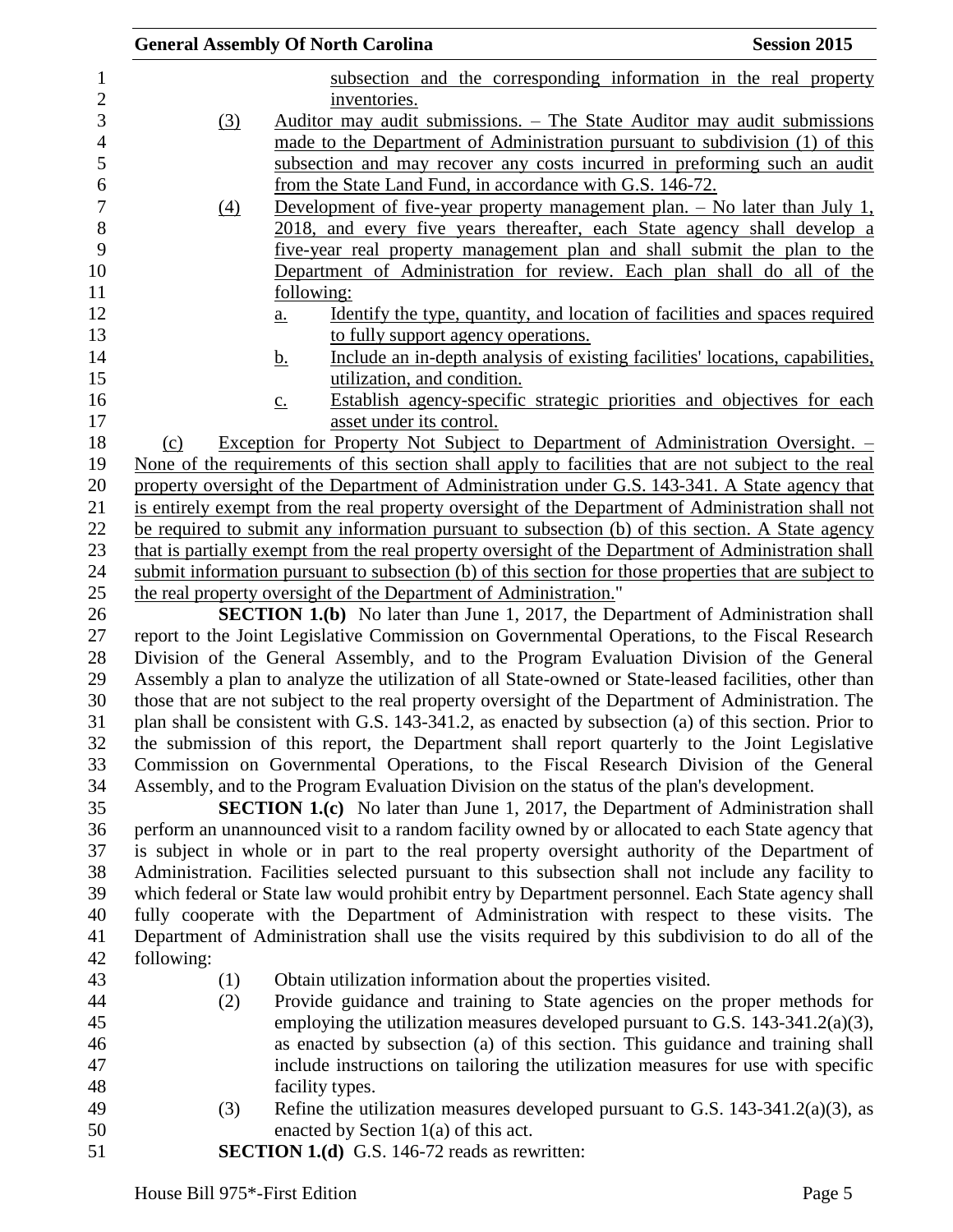| <b>General Assembly Of North Carolina</b> |    |                                    |                                                                                                       | <b>Session 2015</b> |
|-------------------------------------------|----|------------------------------------|-------------------------------------------------------------------------------------------------------|---------------------|
| "§ 146-72. Purpose.                       |    |                                    |                                                                                                       |                     |
|                                           |    |                                    | The State Land Fund may, in accordance with rules and regulations adopted by the Governor             |                     |
|                                           |    |                                    | and approved by the Council of State, be used for the following purposes:                             |                     |
| (1)                                       |    |                                    | To pay any expenses incurred in carrying out the duties and responsibilities                          |                     |
|                                           |    |                                    |                                                                                                       |                     |
|                                           |    |                                    | created by the provisions of this Chapter.                                                            |                     |
| (2)                                       |    |                                    | For the acquisition of land, when appropriation is made for that purpose by the                       |                     |
|                                           |    | General Assembly.                  |                                                                                                       |                     |
| $\left(3\right)$                          |    |                                    | To pay any expenses incurred by the State Auditor in carrying out the duties                          |                     |
|                                           |    |                                    | and responsibilities created by G.S. 143-341.2(b)(3)."                                                |                     |
|                                           |    |                                    | PART II. ENSURE THE ACCURACY OF THE REAL PROPERTY INVENTORIES                                         |                     |
|                                           |    |                                    | MAINTAINED BY THE DEPARTMENT OF ADMINISTRATION PURSUANT TO                                            |                     |
| G.S. $143-341(4)$                         |    |                                    |                                                                                                       |                     |
|                                           |    |                                    | <b>SECTION 2.(a)</b> G.S. 143-341(4) reads as rewritten:                                              |                     |
|                                           |    |                                    | "§ 143-341. Powers and duties of Department.                                                          |                     |
|                                           |    |                                    |                                                                                                       |                     |
|                                           |    |                                    | The Department of Administration has the following powers and duties:                                 |                     |
| $\ddotsc$<br>(4)                          |    |                                    |                                                                                                       |                     |
|                                           |    |                                    | <b>Real Property Control:</b><br>To prepare and keep current a complete and accurate inventory of all |                     |
|                                           | a. |                                    | land owned or leased by the State or by any State agency. This                                        |                     |
|                                           |    |                                    | inventory shall show the location, location, including the latitude and                               |                     |
|                                           |    |                                    | longitude of the center of the property, acreage, description, source of                              |                     |
|                                           |    |                                    | title and current use of all land (including swamplands or marshlands)                                |                     |
|                                           |    |                                    | owned by the State or by any State agency, and the agency to which                                    |                     |
|                                           |    |                                    | each tract is currently allocated. Surveys may be made where necessary                                |                     |
|                                           |    |                                    | to obtain information for the purposes of this inventory. Accurate plats                              |                     |
|                                           |    |                                    | or maps of all such land may be prepared, or copies obtained where                                    |                     |
|                                           |    |                                    | such maps or plats are available.                                                                     |                     |
|                                           | b. |                                    | To prepare and keep current a complete and accurate inventory-database                                |                     |
|                                           |    |                                    | of all buildings owned or leased (in whole or in part) by the State or by                             |                     |
|                                           |    |                                    | any State agency. This inventory database shall show the location,                                    |                     |
|                                           |    |                                    | amount of floor space and floor plans of every building owned or leased                               |                     |
|                                           |    |                                    | by the State or by any State agency, and the agency to which each                                     |                     |
|                                           |    |                                    | building, or space therein, is currently allocated. Floor serve as the State                          |                     |
|                                           |    |                                    | inventory and shall include all of the following information and floor                                |                     |
|                                           |    |                                    | plans of every such building shall be prepared or copies obtained where                               |                     |
|                                           |    |                                    | such floor plans are available, where needed for use in the allocation of                             |                     |
|                                           |    |                                    | space therein.therein:                                                                                |                     |
|                                           |    | <u>1.</u>                          | The building's location, including the latitude and longitude of                                      |                     |
|                                           |    |                                    | the center of the building.                                                                           |                     |
|                                           |    |                                    | A description of the operations supported by the building.                                            |                     |
|                                           |    | $\frac{2.}{3.}$<br>$\frac{4.}{5.}$ | The agency or agencies that occupy the building.                                                      |                     |
|                                           |    |                                    | Ownership information for the building.                                                               |                     |
|                                           |    |                                    | The size of the building in terms of both gross and usable square                                     |                     |
|                                           |    |                                    | feet.                                                                                                 |                     |
|                                           |    |                                    | A description of the building.                                                                        |                     |
|                                           |    | $rac{6}{7}$                        | The building's condition assessment, including the estimated                                          |                     |
|                                           |    |                                    | cost to make needed repairs and renovations as well as the date                                       |                     |
|                                           |    |                                    | that the last condition assessment was completed.                                                     |                     |
|                                           |    |                                    | The building's annual operating costs.                                                                |                     |
|                                           |    | $\frac{8}{9}$ .                    | The building's annual maintenance costs.                                                              |                     |
|                                           |    |                                    |                                                                                                       |                     |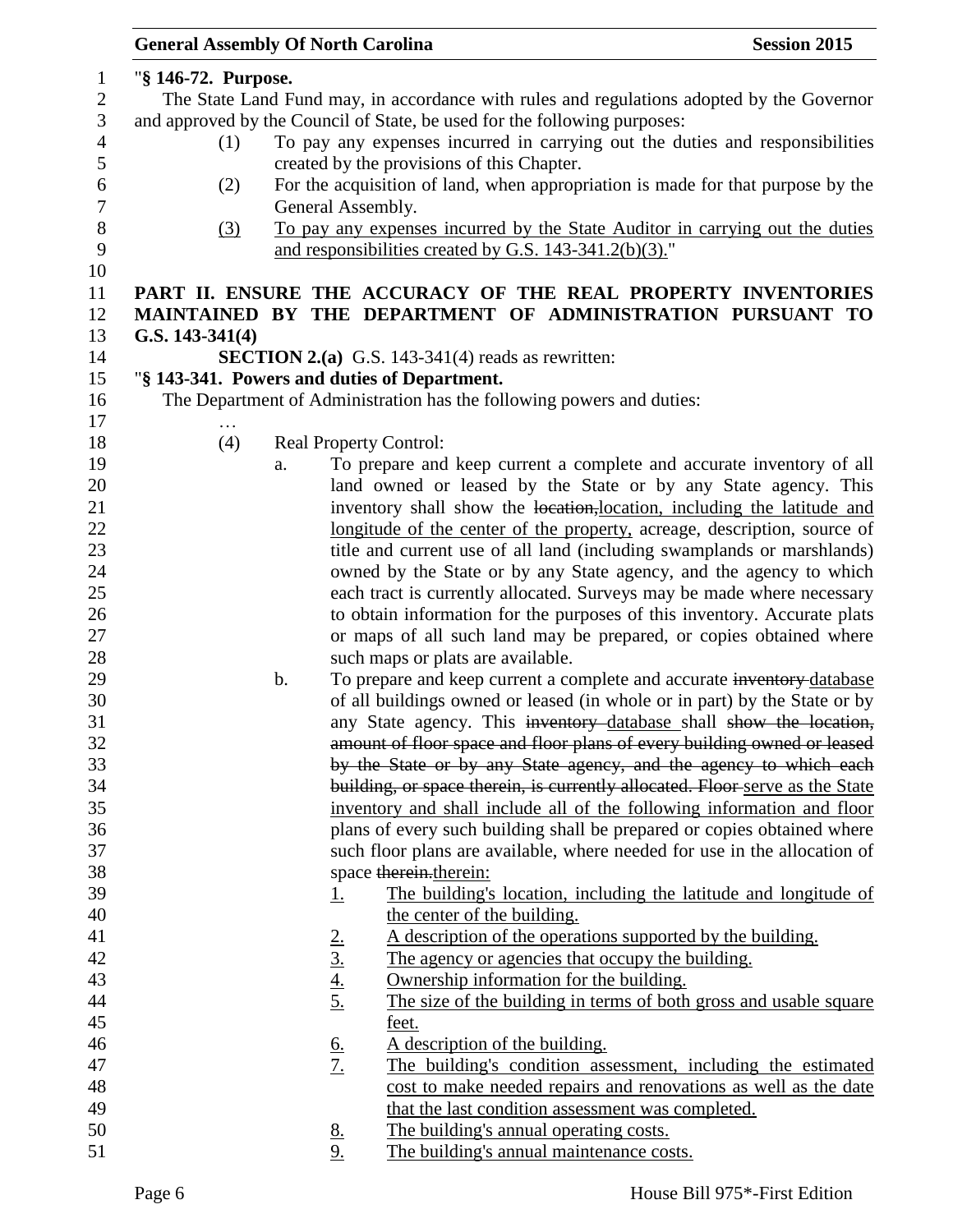| <b>General Assembly Of North Carolina</b> |                                                                                                                                                | <b>Session 2015</b> |
|-------------------------------------------|------------------------------------------------------------------------------------------------------------------------------------------------|---------------------|
|                                           | <u>The number of usable workspaces contained in the building.</u><br><u>10.</u>                                                                |                     |
|                                           | 11.<br>The number of full-time equivalent positions assigned to the                                                                            |                     |
|                                           | building by each agency occupant.                                                                                                              |                     |
|                                           | The amount of the building that is utilized, measured in<br><u>12.</u>                                                                         |                     |
|                                           | accordance with the procedures developed pursuant to                                                                                           |                     |
|                                           | G.S. $143-341.2(a)(3)$ .                                                                                                                       |                     |
|                                           | Maintenance record, including replacement and maintenance<br><u>13.</u>                                                                        |                     |
|                                           | schedules for all major mechanical systems.                                                                                                    |                     |
|                                           | Parking and employee facilities.<br><u>14.</u>                                                                                                 |                     |
|                                           | 15.<br>Any other information deemed relevant by the Department of                                                                              |                     |
|                                           | Administration.                                                                                                                                |                     |
| <u>b1.</u>                                | The Department of Administration shall develop procedures that ensure                                                                          |                     |
|                                           | that the data included in the inventories required by sub-subdivisions a.                                                                      |                     |
|                                           | and b. of this subdivision is collected and displayed in a consistent                                                                          |                     |
|                                           | manner across State agencies and land and building types.                                                                                      |                     |
| <u>b2.</u>                                | The Department of Administration shall use the North Carolina Identity<br>Management service, or a similar successor program when updating the |                     |
|                                           | inventories required by sub-subdivisions a. and b. of this subdivision.                                                                        |                     |
| <u>b3.</u>                                | Nothing in this sub-subdivision shall be construed to require the release                                                                      |                     |
|                                           | or display of floor plans except upon request by a unit of the executive,                                                                      |                     |
|                                           | legislative, or judicial branch of State government, such as a                                                                                 |                     |
|                                           | department, an institution, a division, a commission, a board, a council,                                                                      |                     |
|                                           | or The University of North Carolina."                                                                                                          |                     |
|                                           | <b>SECTION 2.(b)</b> G.S. 143C-8-2 is repealed.                                                                                                |                     |
|                                           | <b>SECTION 2.(c)</b> G.S. 143C-8-1(b)(1) reads as rewritten:                                                                                   |                     |
| "(1)                                      | An inventory A database of facilities owned by State agencies. agencies,                                                                       |                     |
|                                           | maintained pursuant to G.S. 143-341(4)."                                                                                                       |                     |
|                                           | <b>SECTION 2.(d)</b> No later than December 1, 2016, the Department of Administration                                                          |                     |
|                                           | shall report to the Joint Legislative Commission on Governmental Operations, to the Fiscal                                                     |                     |
|                                           | Research Division of the General Assembly, and to the Program Evaluation Division of the                                                       |                     |
|                                           | General Assembly on the changes to the real property databases operated pursuant to                                                            |                     |
| section.                                  | G.S. 143-341(4) in response to the amendments to that section made by subsection (a) of this                                                   |                     |
|                                           |                                                                                                                                                |                     |
|                                           | PART III. ENSURE THAT THE USE OF STATE-OWNED SPACE IS MAXIMIZED                                                                                |                     |
|                                           | <b>BEFORE LEASES ARE ENTERED INTO OR RENEWED</b>                                                                                               |                     |
|                                           | <b>SECTION 3.(a)</b> G.S. 146-23 reads as rewritten:                                                                                           |                     |
|                                           | "§ 146-23. Agency must file statement of needs; Department must investigate.                                                                   |                     |
|                                           | Any State agency desiring to acquire land, whether by purchase, condemnation, lease, or                                                        |                     |
|                                           | rental, shall file with the Department of Administration an application setting forth its needs, and                                           |                     |
|                                           | shall furnish such additional information as the Department may request relating thereto. Upon                                                 |                     |
|                                           | receipt of such application, the Department of Administration shall promptly investigate all                                                   |                     |
|                                           | aspects of the requested acquisition, including the existence of actual need for the requested                                                 |                     |
|                                           | property on the part of the requesting agency; the availability of land already owned by the State                                             |                     |
|                                           | or by any State agency which might meet the requirements of the requesting agency; the                                                         |                     |
|                                           | availability, value, and status of title of other land, whether for purchase, condemnation, lease, or                                          |                     |
|                                           | rental, which might meet the requirements of the requesting agency; and the availability of funds                                              |                     |
|                                           | to pay for land if purchased, condemned, leased, or rented. In investigating the availability of land                                          |                     |
|                                           | already owned by the State or by any State agency which might meet the requirements of the                                                     |                     |
|                                           | requesting agency, the Department of Administration shall review the utilization information                                                   |                     |
|                                           | maintained in the real property inventories pursuant to G.S. 143-341(4). The Department of                                                     |                     |